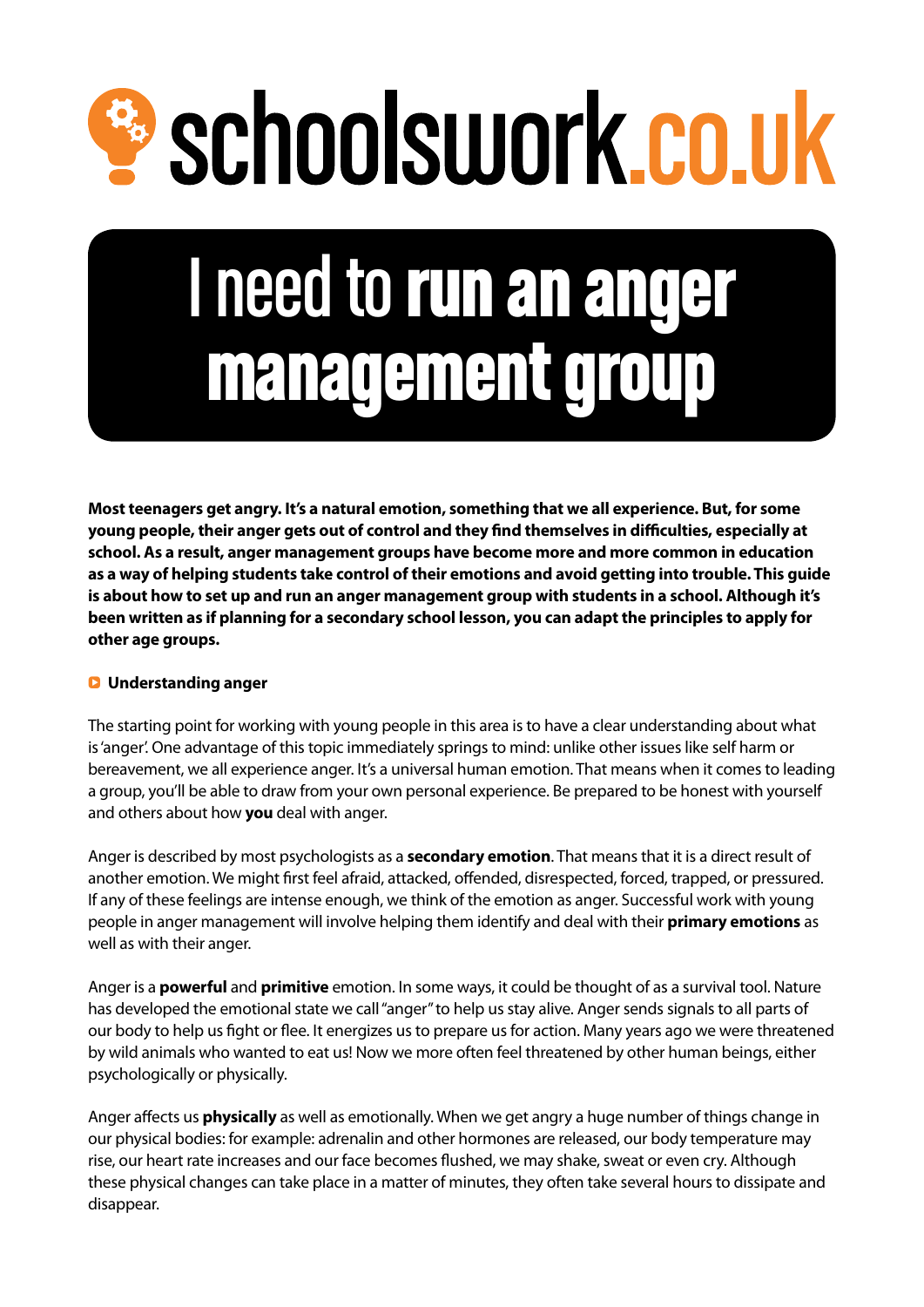Anger can be positive as well as negative. There are places and situations where anger is the correct response: however, there is a distinction between the feeling of anger and whether it is expressed appropriately. Learning to deal with conflict is a more positive way is an important step away from difficulties with anger. These are some of the issues that an anger management group will need to explore.

# Q **Why people get angry**

It's hard to categorise the reasons people, especially young people, will get angry. Sometimes the causes are obvious, at other times inexplicable. However, there are some broad themes that can help in understanding what might be the reason.

**habit**: where young people have fallen into a pattern of behaviour that includes getting angry. **attention**: where young people are seeking attention from others through anger. **boredom**: where young peopel find the excitement and adrenalin rush of anger alleviates boredom. **low self esteem**: where young people use anger as a defense mechanism when they feel undermined. **criticism**: where young people have a highly sensitive response to criticism. **protection:** where young people are acting to protect a person or possession or perceived territory. **example**: where young people have grown up seeing anger used as a common way of dealing with conflict. **justice**: where young people feel a strong sense of injustice for themselves or others.

# Q **Working in groups**

It's important to understand the advantages and disadvantages of using small groups as a way of working with young people. Much of the pastoral work in schools today is done one-to-one: group work is less common. However, there's a strong argument for taking the group work approach, especially when dealing with subjects like anger and conflict.

0 Young people can have as much to learn from their peers as from a curriculum or group leader. Hearing the experiences and stories of others can be encouraging ("I'm not alone") and open up new possibilities ("Perhaps I could try that solution").

**• There is also the potential of students providing support for each other once the group has ended,** especially if the young people in the group have had a positive experience of being together and got to know and trust each other. Having someone who has been through the same programme can be a real asset back in the everyday reality of the classroom.

0 Working in a group makes exercises and tasks much easier to run. Take, for example, an exercise in the form of a game where students have to look at cards containing different situations and place them on a board with spaces for different 'reactions' on. In a one-to-one session this would be hard to play with just one student, but with a group of four or five the dynamic and experience changes, becoming much more interactive and allowing students to listen to the answers of others as well as thinking about what they would do. The contrast in views has the potential to create a much broader discussion than you might expect from talking to a single student. It's also less intense, giving students moments in the 'spotlight' and other moments where they can step back and listen to others.

**O** Group work also allows many more young people to benefit from a programme. In an hour, five or more young people can participate, compared to just a single student in a one-to-one session. With a subject as universally applicable as anger management, demand is often high. Group work enables at least some of that demand to be met.

However, it's also worth noting there are challenges in working with groups: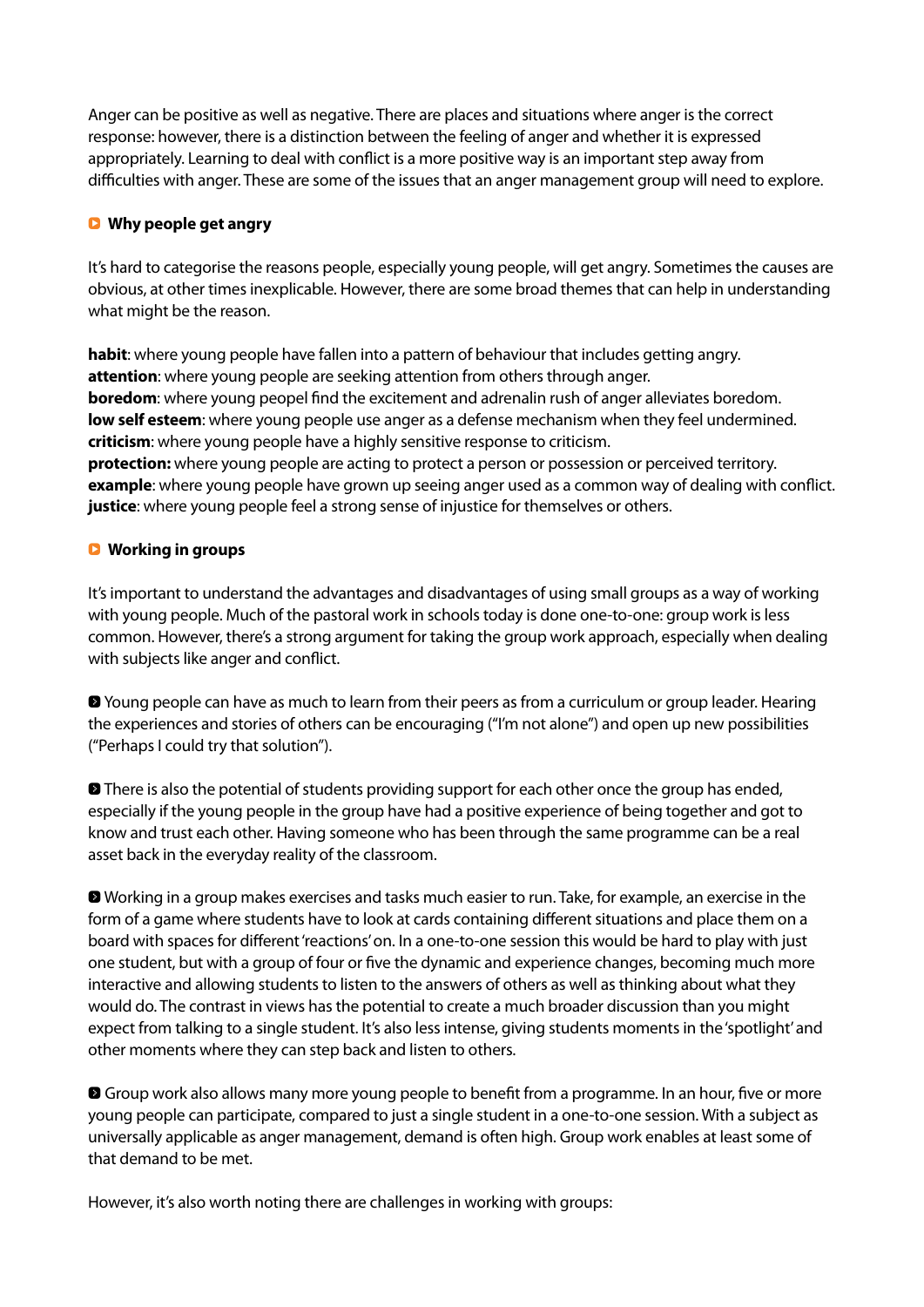**O** Group dynamics are important and the students participating will need to be selected carefully in order to avoid any potential pitfalls. For example, two students who do not get on or trust each other, or students who bully or harass other students, may have a negative impact on how the group functions. Age may also be relevant: putting a Year 7 student in a group with Year 9 and 10 students may also create difficulties. Where the group dynamics are wrong, the chances of running a successful programme are much smaller.

0 A group may give rise to behaviour issues among group members who are more likely to be disruptive in this context than if on their own.

**D** It may be hard to locate a suitable room for group work in a school. Most schools were not designed and built with pastoral work in mind and finding an appropriate space can be difficult for seven or eight people to work together without disturbance. Of course, one-to-one work also faces the same issue, although sometimes offices and smaller rooms can be used.

# Q **Key issues to address in anger management**

Anger management programmes are increasingly common both in schools and elsewhere. In this section, we'll think about some of the key areas that need to be covered and a few of the basic exercises and approaches available.

# 0 **Triggers**

For many young people, there are certain situations or events that cause them to get angry. Identifying these and helping the young person understand why they 'trigger' an angry response is an important stage in helping manage anger. For example, a young person may be especially sensitive about their family or their parents, perhaps for a specific reason like a family breakdown. As a result, if anyone insults or even comments on their family, this may be a trigger for the young person to become angry. Another example might be being told off by someone, like a teacher. The point of identifying these triggers is to help the young person either to steer clear of these situations altogether or be prepared with some 'cooling down' strategies if they cannot be avoided.

Common triggers among young people include:

- 0 aggression from someone else
- 0 feeling physically trapped
- 0 feeling vulnerable
- 0 being teased or bullied

A practical exercise to help identify triggers could include role play or a sorting task where young people have to put in order a list of possible triggers beginning with the most relevant to them.

# 0 **Physical impact of anger**

Most young people can identify anger as an emotion, but few of them recognise the huge physical effects of anger on their bodies. Getting angry has a strong physiological dimension. One of the most important lessons for a young person is recognising how long many of these effects take to subside. That means that although getting angry may have only taken a few moments, it may be many hours before the body returns to its normal state. In this period of time, the young person may be more likely to get angry again.

Physiological changes include:

- 0 increased body temperature
- $\geq$  sweating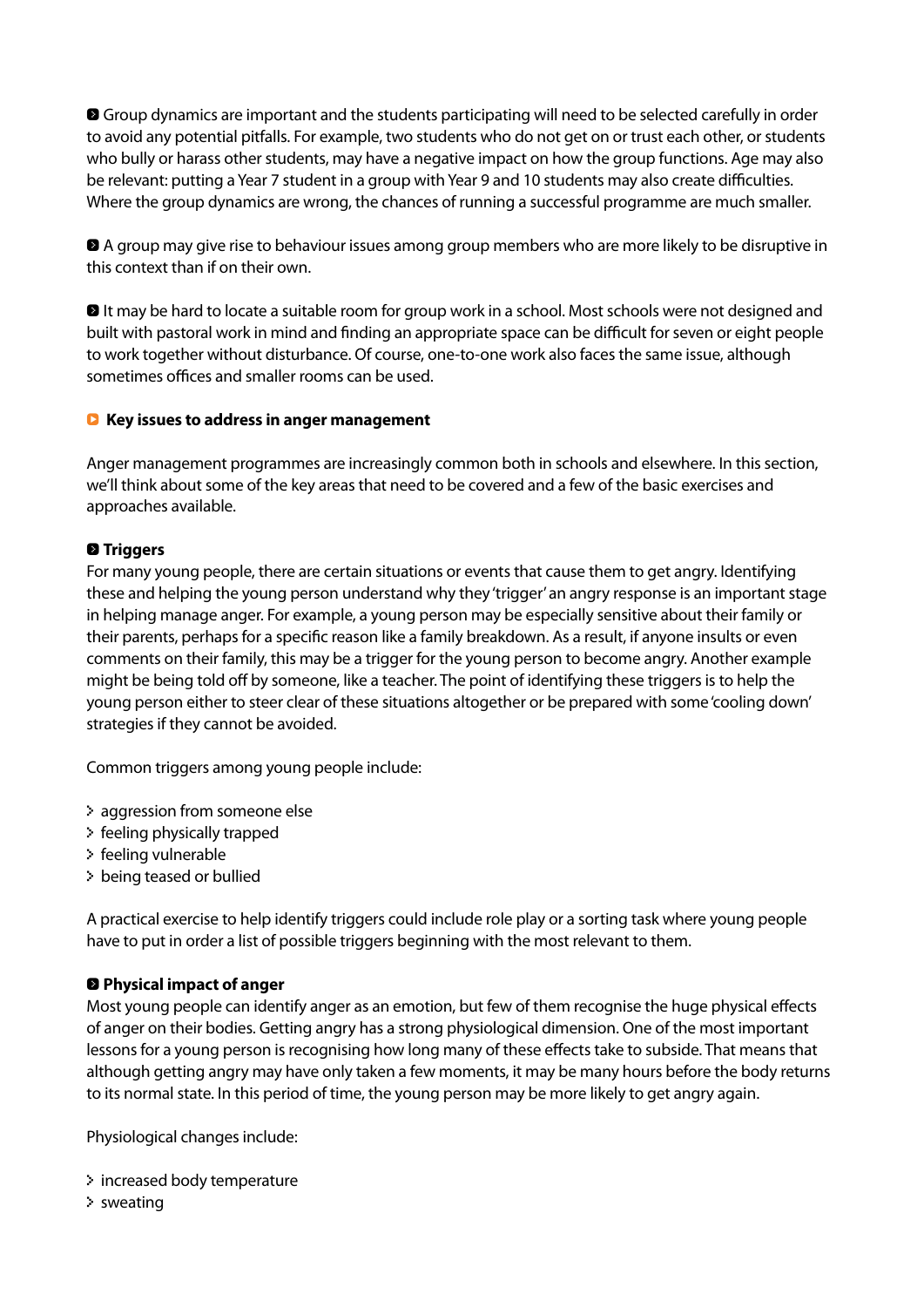- $\geq$  shaking
- 0 draining off blood from the face (going 'white')
- 0 reddening of the face (going 'red')
- > release of 'flight or fight' hormones like adrenalin

It's useful to work with young people to identify what kinds of physical impact anger has on them This work can be linked with looking at 'cooling down' techniques (see below) which can help alleviate some of these changes.

A practical exercise in looking at the physical effects of anger could involve writing the different suggestions from the group on a large outline of a body.

#### 0 **How you show your anger**

People not only express their anger in different ways, they may also show anger differently according to the context they're in. Anger may be shown in a very controlled way, where the young person feels in command of their actions, or it may be uncontrolled and the young person may talk about 'not knowing what they were doing'. These are all important areas to explore.

Some people show anger in a visible and extroverted manner by shouting, slamming doors, swearing or even physical violence. Others show their anger in less visible ways like remaining quiet, ignoring, spreading false rumours or simply leaving a room. This way of showing anger does not mean the anger is less intense. It's common in anger management programmes to talk about 'visible' anger and 'invisible' anger to describe these two different reactions.

Some people may be very quick to show their anger - classically called 'hotheads' - others may be 'slow burners' building up to a point where their anger comes out, often in an intense way.

Practical exercises to draw out how young people show anger could include reviewing when young people have got angry in the past week and how they showed it. Alternatively, young people could score from 1 to 10 a range of ways of showing anger according to how often it applied to them.

#### 0 **Cooling down and avoidance techniques**

One of the problems with trying to help young people with their anger is that it may be almost impossible to remove the triggers or causes of the anger. For example, if a young person is struggling with various issues at home that provoke or cause anger, the reality may be that they have to continue living in that context and facing those issues. That means that learning to calm down as they feel anger rising, or cool down once they're angry, becomes the most useful practical outcome of taking part in an anger management group. Giving plenty of opportunity to explore these techniques is therefore important in the currciulum to be covered.

In fact, most young people instinctively know the cooling down techniques that work for them. When asked how they can cool down, almost all teenagers will be able to name something they do to calm down. Often it's listening to music, playing sports or doing something else physical, or perhaps lying on their bed at home. The first step in helping young people with cooling down techniques is therefore to help them recognise what already works for them and to think about using it not only when they have already got angry, but also when they sense that they are on the verge of doing so.

However, one way to calm down is usually not enough. Many methods may be impractical in school for example, and young people will need to think of other methods that they can have to hand to cover as many likely scenarios as possible. It's a good rule of thumb for young people to have three known ways of cooling or calming down that they can try if needed. The group will need to explore what alternative ways of cooling down work for them, especially in a school context.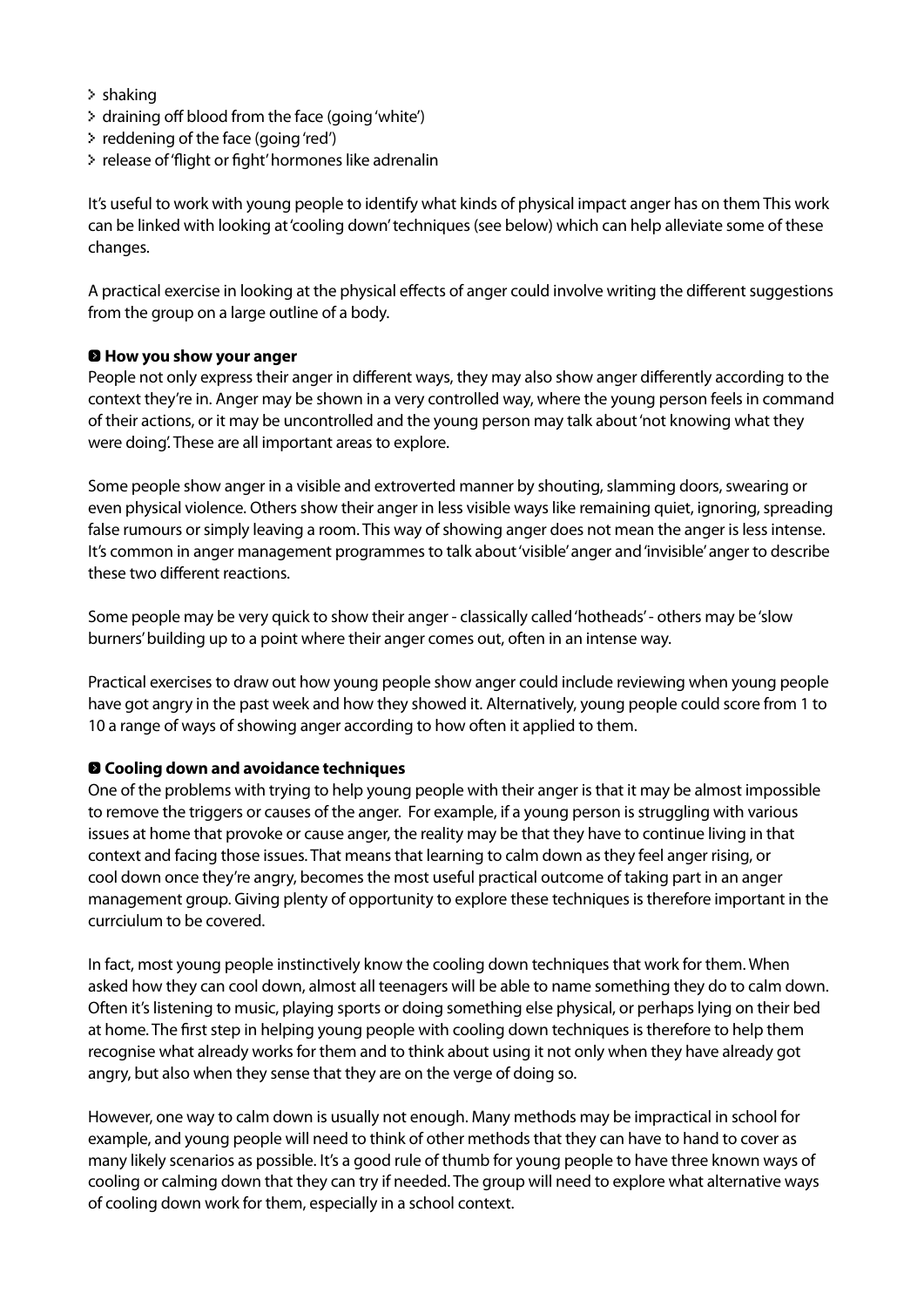Some of the methods known to work for young people include:

0 breathing exercises: these are a very powerful tool for helping the body relax and bringing the heart rate down to more normal levels. Breathing exercises should be taught professionally and are one of the most effective methods of helping a young person calm down.

0 walking away: removing yourself from the source of the anger sounds obvious, but it's often the last thing young people think of when they're faced with a difficult situation. This doesn't mean walking away from a teacher who is addressing them, but it might mean arranging to leave a classroom if a young person senses they are beginning to be in danger of getting angry. Some young people have negotiated a traffic light system where they have green, amber and red cards on their desk. If they feel there's a problem they can put a red card in sight and the teacher will allow them to step outside the classroom to go and sit in Learning Support for a few minutes before returning to class. This method obviously involves the cooperation of the school, but it's sometimes possible to make arrangements through the Learning Support Team.

0 stress balls: because anger affects the body in such physical ways, movement and exercise is often a good way of helping a young person calm down. Where running or some other normal form of activity is difficult, using a stress ball is the next best option - the kind of soft executive stress reliever that you crush with you hand. This is often helpful if a young person feels themselves getting tense.

# Q **Alternatives to anger**

Helping a young person avoid anger is only one part of a good anger management programme. If they are going to successfully change their behaviour, they will need to learn new ways of coping with conflict. This means thinking about negotiation and assertiveness skills. For young people this may also involve the even harder of backing down or accepting authority. This is often very difficult for young people who have ongoing behavioural difficulties.

The group programme will need to look at how young people can develop these conflict resolution skills. Role playing is often a helpful tool in rehearsing common situations and the group can also report back on progress as the course continues.

# Q **Setting up and running a group**

Organising and running an anger management group presents some challenges in a school environment. Some of the most common issues are:

0 Selecting young people to take part in a group: It's vital that young people really do **want** to be part of the group and are genuinely ready to begin to tackle their problem with anger. Sometimes teachers will be keen for a particular young person to take part, but it's always important to establish for yourself that the young person is willing to take part. Groups full of young people whom the school have selected without the young people being genuinely willing are doomed to failure! The best practice is to meet each potential young person yourself and conduct a short 'initial assessment' where you can get to know them, explain the course and ensure that they want to participate.

**D** Finding a suitable time and room is also vital. Often schools will be willing to allow you to meet during classes, with group members missing a lesson each week for the duration of the course. For practical reasons this is usually better than using a lunchtime, where time is likely to be too limiting. The room will need to be suitable too: perhaps the most important thing is to make sure it's private. Having pupils or staff walk through a room or appear at the door can be very disruptive. so you will need to choose somewhere where you will not be disturbed. Of course, schools may have only a few rooms available at any point, so you will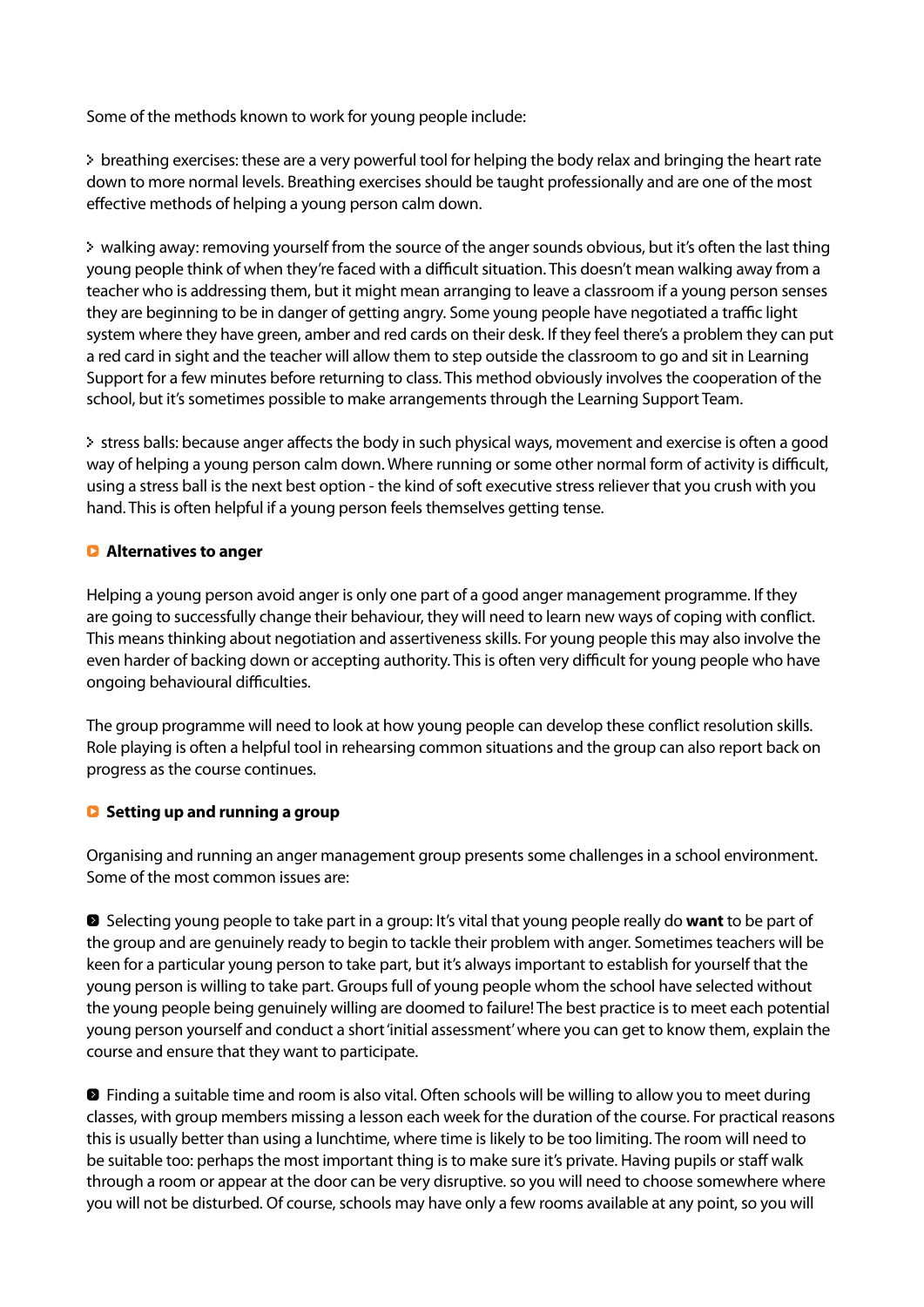need to choose the best available.

0 Ensure the time the group meets is suitable. Running a group during the last lesson of the day, for example, is likely to be difficult since the kind of students in the group are also likely to find good behaviour more difficult as the day progresses.

**D** If possible, it's much more useful to have two group leaders working together. This allows you to share the different exercise and elements of each meeting, and enables one person to be concentrating on watching the reactions and input of group members whilst the other leader runs an exercise.

**8** Groups vary in size and there are no hard and fast rules. However, as a rule of thumb, groups tend to work best with between 5 and 7 members. More than 7 begins to impact the intimacy of the group and also makes group exercises last too long.

0 Anger management groups can run as long as is deemed necessary. Between 6 and 9 weeks is often about right, but much will depend on how long it takes to work through the planned curriculum. The most important point is to make a positive difference in the lives of the young people.

# Q **First meeting**

When a group meets for the first time, the group leaders face the challenge of 'creating' the group dynamics. Students may not know each other and will need to learn to trust each other if they are going to feel safe enough to talk honestly. The first meeting is also crucial in establishing the basic group rules that everyone will need to promise to keep. Group leaders will need to suggest these rules, but everyone needs to accept them. It's good practice to write these rules out and display them prominently during each meeting.

#### Q **Group leading skills**

A detailed look at group leading skills is beyond the brief of this guide, but it almost goes without saying that these are essential. These skills involve not only being able to keep order and introduce exercises, but also to know how to frame and put questions to group members, show good reflective listening skills, and be able to help the group develop its own identity. These skills can be found listed in numerous books, but are also learned through experience. Again, the benefit of having two group leaders is that there is someone who can be listening and thinking about some of these issues whilst the other leader is coordinating an exercise.

#### Q **Developing course material**

This guide is not meant to be a curriculum for an anger management group: it's simply an outline of the areas that a group should cover. If you want to run a group you will need to either develop your own material or purchase a ready-to-use course.

There is a proliferation of anger management course on the web, but many are very basic and geared towards individual study. The kind of course that works best for small groups will contain plenty of interactive exercises the group can work on together so you should make sure anything you consider buying contains these kind of practical resources. You may need to adapt the material you buy, including ideas from other sources and creating something suitable for the young people you're working with in the group.

0 The Conflict Center in Denver produce a range of material including a middle school curriculum (for Keystage 3 in the UK): **www.conflictcenter.org.**